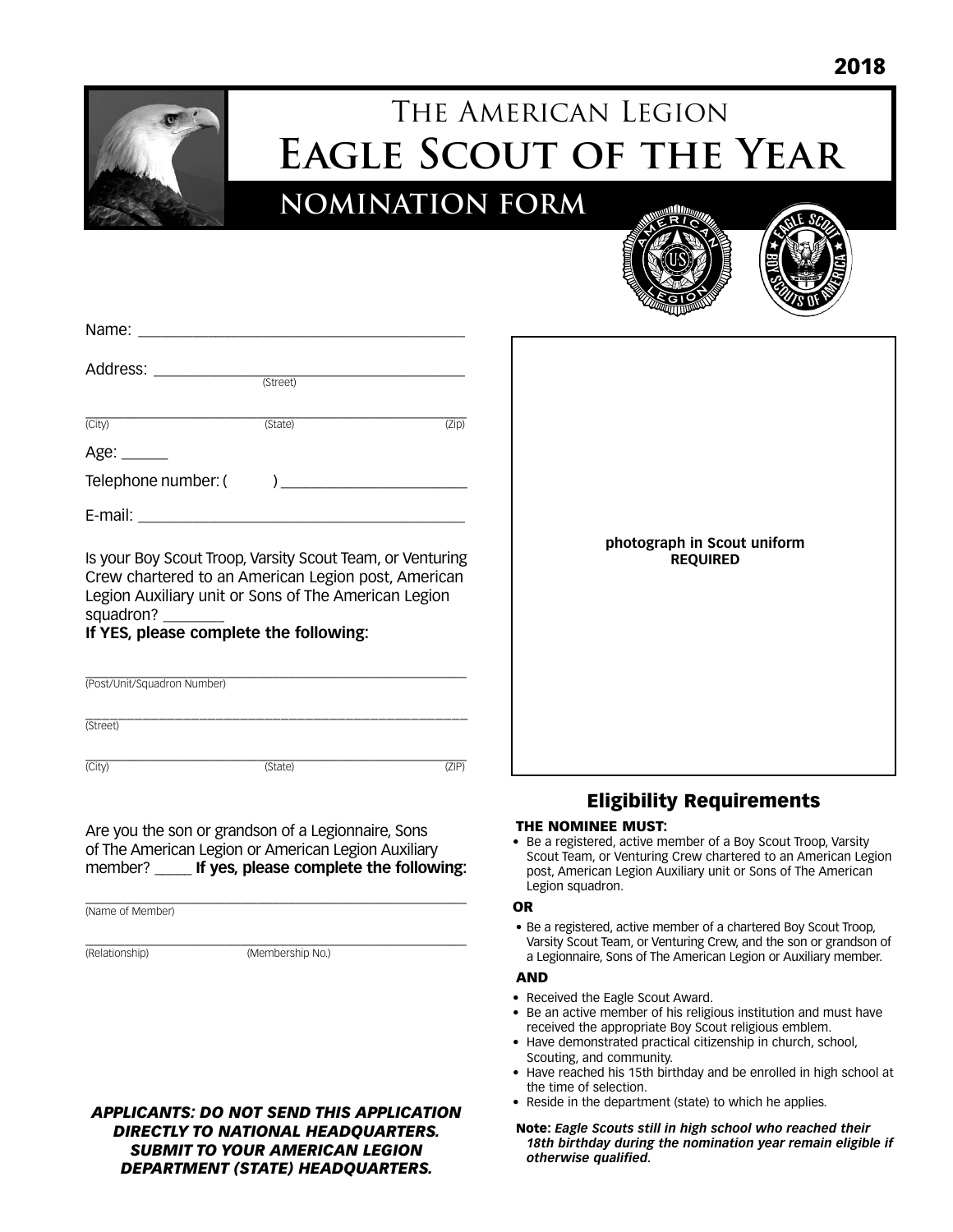

## The American Legion **Eagle Scout of the Year**

## NOMINATION INSTRUCTIONS



The Scout who best meets the qualifications outlined in the nomination application will be selected as the 2018 American Legion Eagle Scout of the Year by the National Americanism Commission.

The American Legion Eagle Scout of the Year will join the youth champion delegation and participate in the 100th annual National Convention in Minneapolis, Minn., Aug. 24-28, 2018.

## Scholarships

The American Legion provides for a national scholarship to be awarded to the Eagle Scout who is selected "The American Legion Eagle Scout of the Year."

**The American Legion Eagle Scout of the Year will receive a \$10,000 scholarship.** Three runner-up scholarship awards will be granted in the amount of \$2,500 each.

The scholarship recipients will be eligible to receive their scholarship immediately upon graduation from high school (public, parochial, military, private, or home school) and must utilize the total award within four years of their graduation date, excluding active military duty or religious mission.

The scholarship may be used to attend a school selected by the student provided it is state accredited, above the high school level, and within the continental limits of the United States, except in the case where the student may be from a possession of the United States, in which case he can select a school in that possession or in the continental United States.

Disbursement from the scholarship fund will be made jointly to the student and the school at the beginning of each semester or quarter. **Only one request will be honored per semester or quarter.**

### *DO NOT SEND THIS APPLICATION DIRECTLY TO NATIONAL HEADQUARTERS.*

### **Applicant should type or print all information.**

|                                                                                                                                                         |        | <b>Section A - High School Record</b> |                                                                                                                                             |
|---------------------------------------------------------------------------------------------------------------------------------------------------------|--------|---------------------------------------|---------------------------------------------------------------------------------------------------------------------------------------------|
| Note: Please attach a copy of your official high school transcript.                                                                                     |        |                                       |                                                                                                                                             |
|                                                                                                                                                         |        |                                       |                                                                                                                                             |
| Grade point average: _________________ In upper __________% of class. Number in class: ____________                                                     |        |                                       |                                                                                                                                             |
| On one additional page (8 1/2 x 11 inches) list activities participated in during high school and also list<br>awards, honors and recognition received. |        |                                       |                                                                                                                                             |
|                                                                                                                                                         |        |                                       | Note: The screening committee will only consider information provided on the first page of Attachment A if more than one page is submitted. |
|                                                                                                                                                         |        | <b>Section B - Scouting Record</b>    |                                                                                                                                             |
| Note: This section will be reviewed closely by the selection committee.                                                                                 |        |                                       |                                                                                                                                             |
|                                                                                                                                                         | Years  | Unit No.                              | Sponsor                                                                                                                                     |
| Cub Scout                                                                                                                                               |        |                                       |                                                                                                                                             |
| <b>Boy Scout</b>                                                                                                                                        |        |                                       |                                                                                                                                             |
| <b>Varsity Scout</b>                                                                                                                                    |        |                                       |                                                                                                                                             |
| <b>Venturing Crew</b>                                                                                                                                   |        |                                       |                                                                                                                                             |
| Eagle Award Received: ________                                                                                                                          | Palms: |                                       |                                                                                                                                             |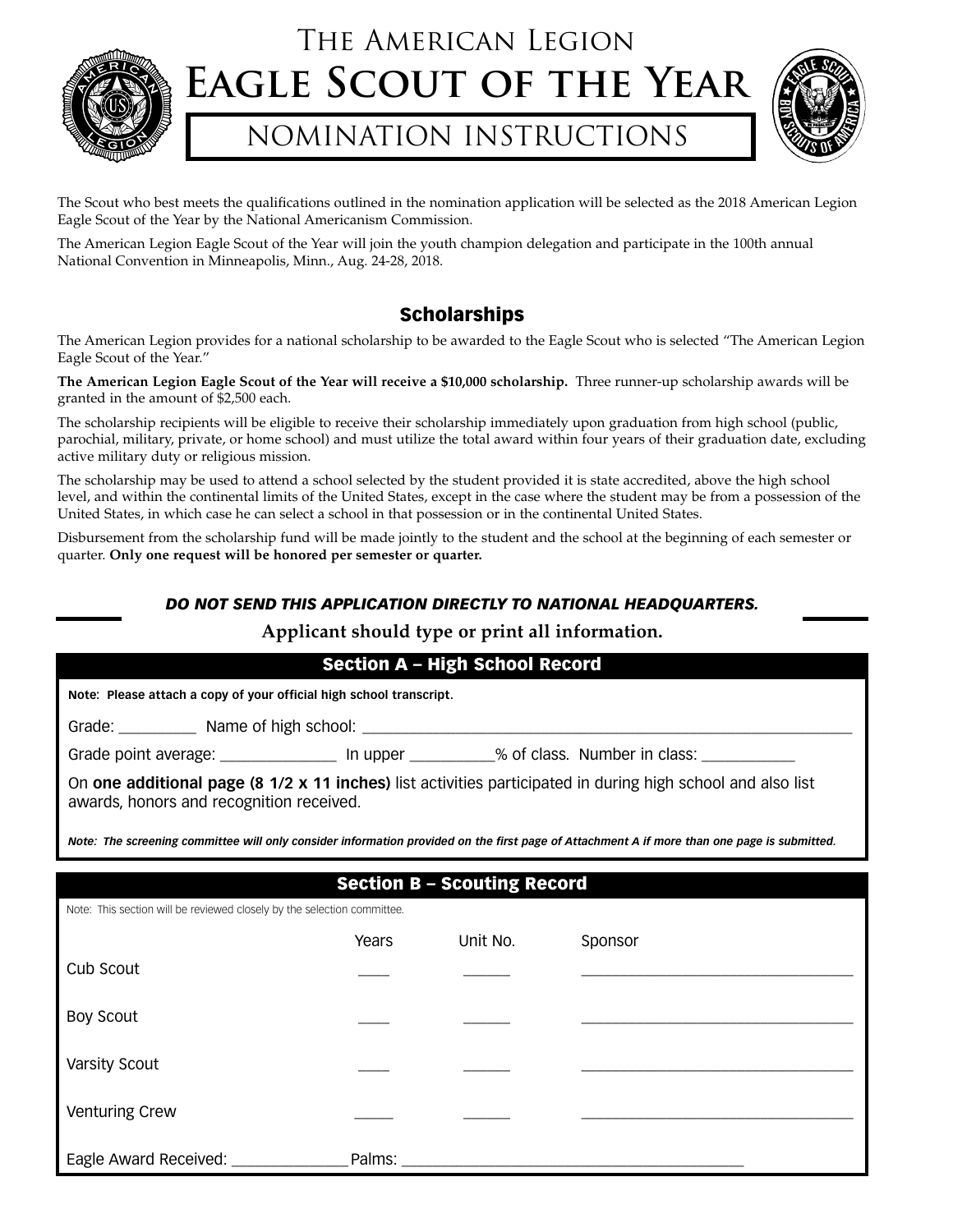## Section B – Scouting Record (continued)

On **two additional pages (8 1/2 x 11 inches)** (1) List leadership positions held in your Cub Scout Pack, Boy Scout Troop, Varsity Scout Team, and/or Venturing Crew; (2) List other Scouting activities you may have participated in (Jamborees, Order of the Arrow Conferences, etc.).

*Note: The screening committee will only consider information provided on the first two pages of Attachment B if more than two pages are submitted.*

## Section B1 – Eagle Scout Project

On **two additional pages (8 1/2 x 11 inches)** succinctly describe your Eagle Scout Project.

*Note: The screening committee will only consider information provided on the first two pages of Attachment B1 if more than two pages are submitted.*

## Section C – Community Participation Record

On **one additional page (8 1/2 x 11 inches)** list community organizations in which you have held membership **excluding high school and Scouting.** Additionally list other activities that you were involved with that directly or indirectly improved life in your community.

*Note: The screening committee will only consider information provided on the first page of Attachment C if more than one page is submitted.*

## Section D – Religious Award

Month and Year Received:

Denomination: \_\_\_\_\_\_\_\_\_\_\_\_\_\_\_\_\_\_\_\_\_\_\_\_\_\_\_\_ Name of Religious Institution: \_\_\_\_\_\_\_\_\_\_\_\_\_\_\_\_\_\_\_\_\_\_\_\_\_\_\_\_\_

Name of Boy Scout Religious Emblem (Award) Received: \_\_\_\_\_\_\_\_

*(cannot be Cub Scout Religious Emblem)*

On **one additional page (8 1/2 x 11 inches)** list religious youth organizations, clubs, groups that you have been involved in, to include honors awarded and offices held.

*Note: The screening committee will only consider information provided on the first page of Attachment D if more than one page is submitted.*

### Section E – Career Interests

On **one additional page (8 1/2 x 11 inches)** describe your career interests and/or goals. The selection committee realizes that in many cases, applicants will not have decided on career goals; however, complete this section to the best of your ability.

*Note: The screening committee will only consider information provided on the first page of Attachment E if more than one page is submitted.*

### Section F – Letters of Recommendation and Testimony

**One letter each** from your **religious institution, school, your community and Scouting must be included.** Two additional letters of recommendation and testimony may also be included. Please keep in mind that the letters of recommendation are an important part of this application and will be carefully reviewed by the screening committee.

*Note: The screening committee will only consider the four required letters and the two additional letters of recommendation of Attachment F if more than the six required letters of recommendation are submitted. Letters of recommendation will be limited to one page.*

## Authorization

#### **CERTIFICATION BY EAGLE SCOUT**

I certify to the accuracy of the foregoing facts. If selected, I will be free to travel to The American Legion National Convention and participate as a member of the youth champion delegation, representing The American Legion and the Boy Scouts of America. SIGNATURE OF EAGLE SCOUT: \_\_\_\_\_\_\_\_\_\_\_\_\_\_\_\_\_\_\_\_\_\_\_\_\_\_\_\_\_\_\_\_\_\_\_\_\_\_\_\_\_\_\_\_\_\_\_\_\_\_\_\_\_\_\_\_\_\_\_\_ DATE: \_\_\_\_\_\_\_\_\_\_\_\_\_\_\_\_\_

#### **PARENTAL CONSENT**

We hereby certify that the information on this application pertaining to our son's age and grade in school is correct. We are willing and desirous that he become The American Legion Eagle Scout of the Year. In consideration of the benefits derived from this honor, if selected, we hereby voluntarily waive any claim against The American Legion and the Boy Scouts of America totally and all representatives thereof.

SIGNATURE OF PARENT OR GUARDIAN: \_\_\_\_\_\_\_\_\_\_\_\_\_\_\_\_\_\_\_\_\_\_\_\_\_\_\_\_\_\_\_\_\_\_\_\_\_\_\_\_\_\_\_\_\_\_\_\_\_\_\_ DATE: \_\_\_\_\_\_\_\_\_\_\_\_\_\_\_\_\_